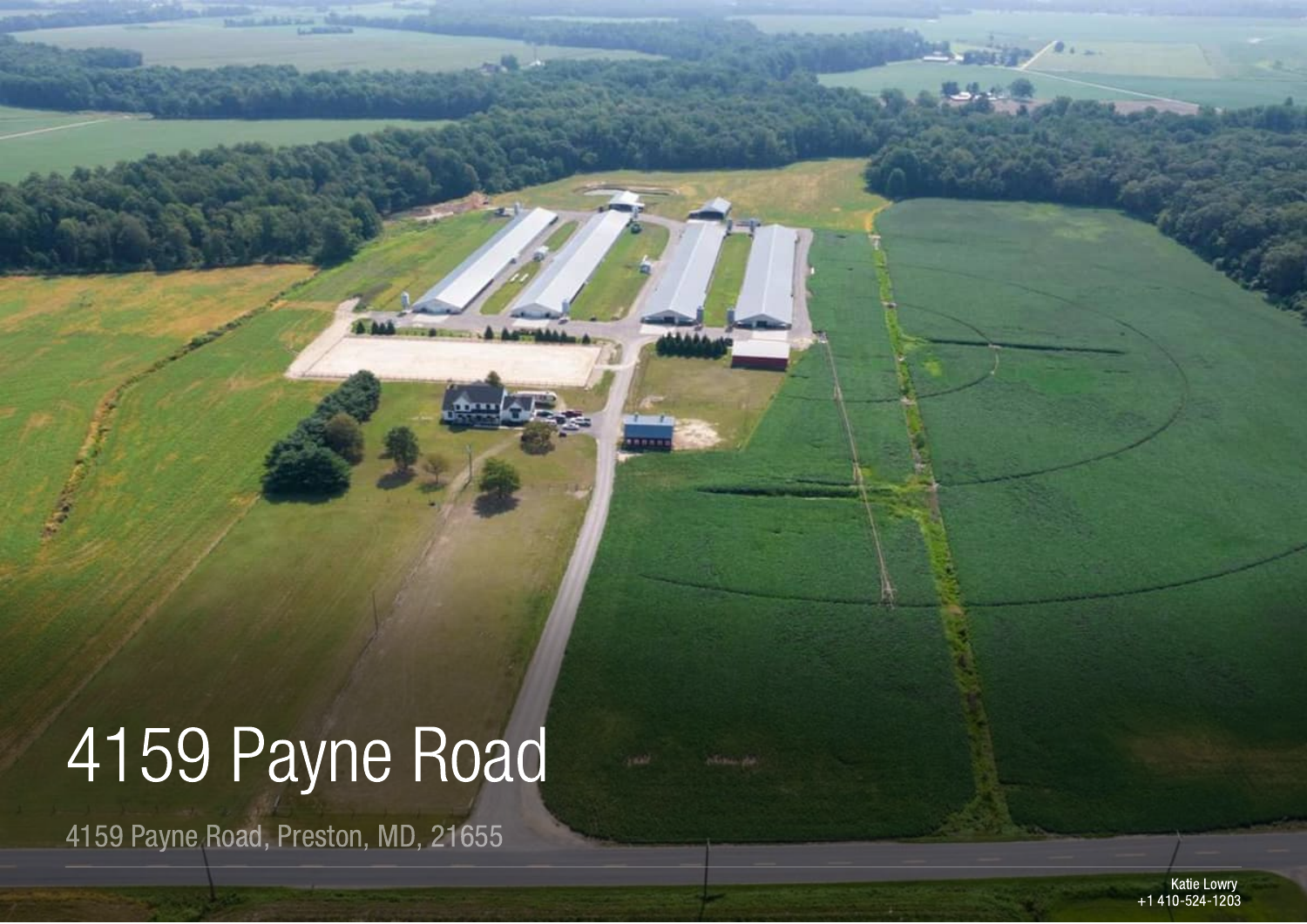

## 4159 Payne Road

4159 Payne Road, Preston, MD, 21655

**Price: \$ 3,450,000 MLS #: MDCM2000840** 



Rare opportunity to own a Multiple Income Producing Farm! This stunning property has something for everyone. Custom Farmhouse built in 2019 offers over 3600sf of living space with 5 BR / 5.5 BA. With an Open Floor Plan, Cathedral Ceilings, Gourmet Kitchen, Custom Mudroom design, and an Oversized 2-car Garage, this home is sure to wow! Main level master with en-suite features Freestanding Tub, Walk-In Shower, Custom Cabinetry, Luxury Tile, and Walk-In closet. Growing families will appreciate seperate laundry areas located on each level. Also included are Four Poultry Houses currently contracted with Purdue featuring: Two 60x500 Houses built in 2003 and Two 50x560 Houses built in 2016. Additional structures include Two Manure Sheds (40x80 and 40x88), 50x60 Metal Building. and a 30x50 Horse Barn. Barn features 6 stalls, hay loft, tackroom, and wash stall. In addition to multiple horse pastures, is a new 150x300 Sand Riding Ring with irrigation! Farm includes 60 tillable acres of which 45 are irrigated. With 98 total acres, continue to grow your Poultry Farm or Equestrian dreams with this agricultural paradise!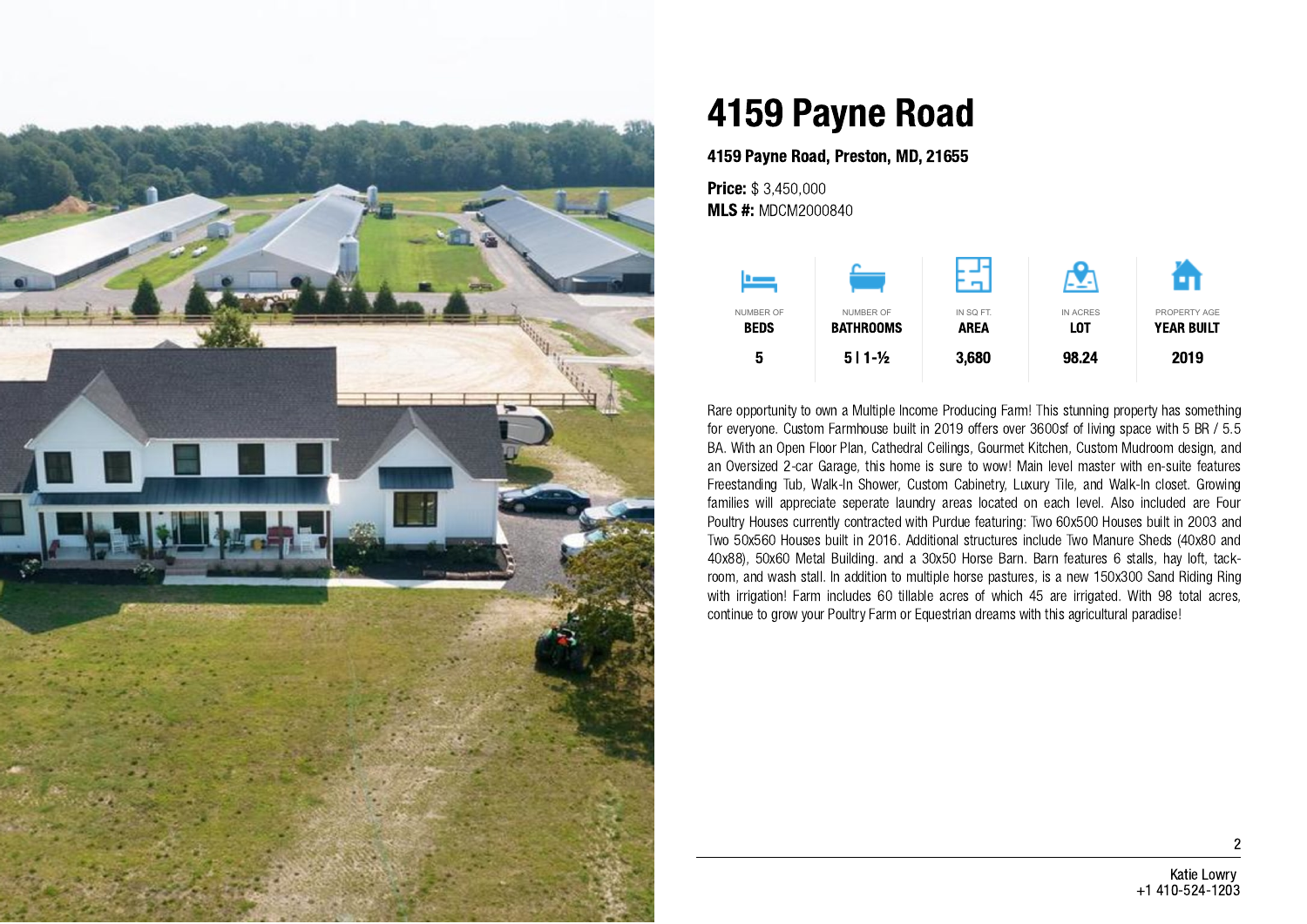

#### Amenities

• Garage **Fireplace(s)** 

3